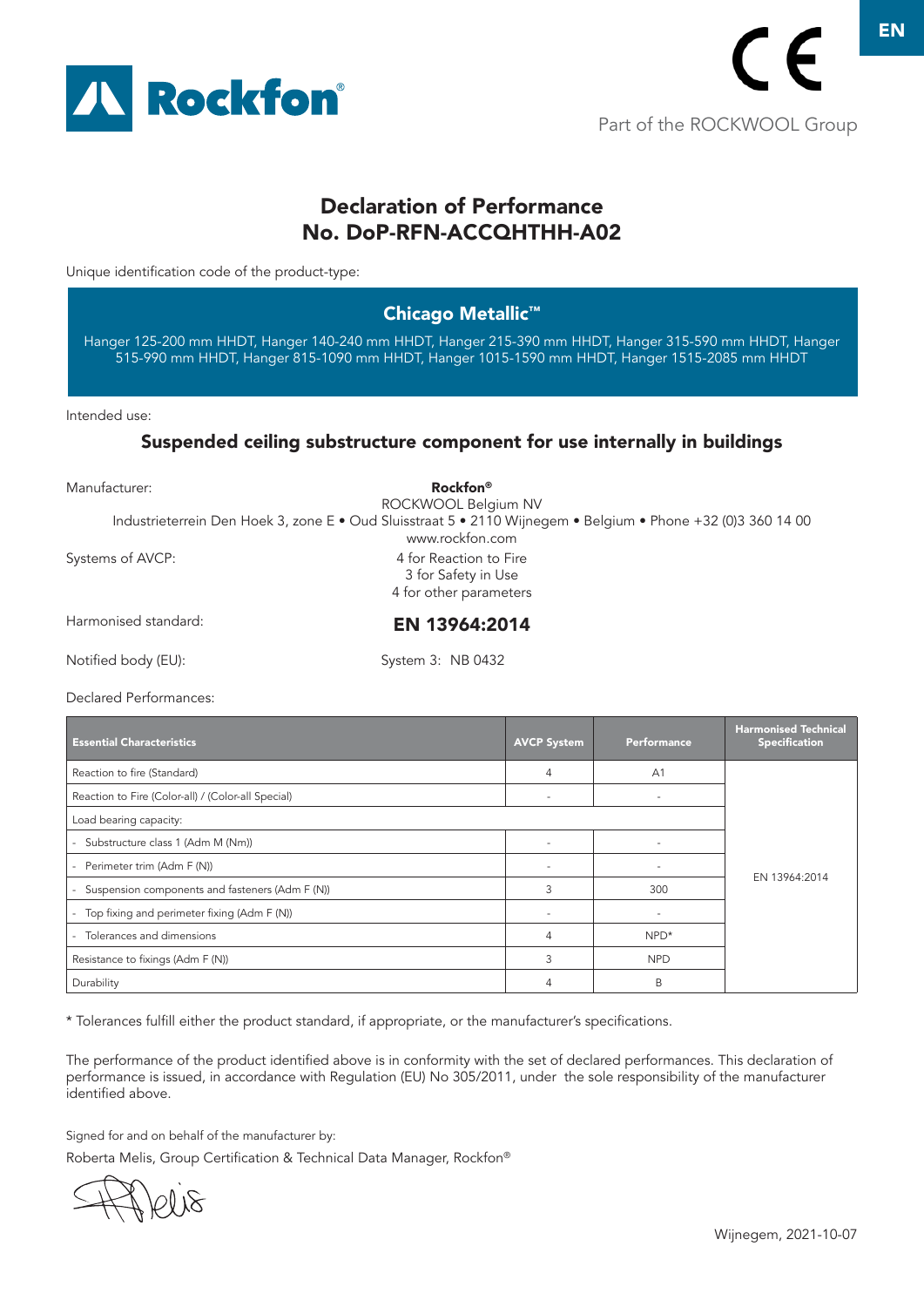

# Déclaration de Performance No. DoP-RFN-ACCQHTHH-A02

Code d'identification unique du produit type:

### Chicago Metallic™

Hanger 125-200 mm HHDT, Hanger 140-240 mm HHDT, Hanger 215-390 mm HHDT, Hanger 315-590 mm HHDT, Hanger 515-990 mm HHDT, Hanger 815-1090 mm HHDT, Hanger 1015-1590 mm HHDT, Hanger 1515-2085 mm HHDT

Usage(s) prévu(s):

#### Eléments de structure pour plafonds suspendus à usage interne au bâtiment

Fabricant:

Système(s) d'évaluation et de vérification de la constance des performances (EVCP): Norme harmonisée: Rockfon® ROCKWOOL Belgium NV Industrieterrein Den Hoek 3, zone E • Oud Sluisstraat 5 • 2110 Wijnegem • Belgium • Phone +32 (0)3 360 14 00 www.rockfon.com 4 pour la réaction au feu 3 pour la sécurité d'utilisation 4 pour les autres paramètres EN 13964:2014

Organisme notifié (EU):

System 3: NB 0432

Performance(s) déclarée(s):

| Caractéristiques essentielles                                                                    | Système<br>d'EVCP | <b>Performance</b> | Norme harmonisée |
|--------------------------------------------------------------------------------------------------|-------------------|--------------------|------------------|
| Réaction au Feu (Standard)                                                                       | 4                 | A <sub>1</sub>     |                  |
| Réaction au Feu (Color-all) / (Color-all Special)                                                |                   |                    |                  |
| Capacité sous charge:                                                                            |                   |                    |                  |
| - Classe de sous-structure 1 (Adm M (Nm))                                                        |                   |                    |                  |
| - Cornière de rive (Adm F (N))                                                                   |                   |                    |                  |
| - Éléments de suspension et attaches (Adm F (N))                                                 | 3                 | 300                | EN 13964:2014    |
| Fixation haute des éléments de suspension, et fixation des profils de rive (Adm F (N))<br>$\sim$ |                   |                    |                  |
| Tolérances et dimensions<br>a.                                                                   | 4                 | $NPD*$             |                  |
| Résistance aux fixations (Adm F (N))                                                             | 3                 | <b>NPD</b>         |                  |
| Résistance à la Corrosion                                                                        | 4                 | B                  |                  |

\* Les tolérances répondent soit aux exigences de la norme applicable au produit, soit aux spécifications du fabricant.

Les performances du produit identifié ci-dessus sont conformes aux performances déclarées. Conformément au règlement (UE) no 305/2011, la présente déclaration des performances est établie sous la seule responsabilité du fabricant mentionné ci-dessus.

Signé pour le fabricant et en son nom par:

81 IQ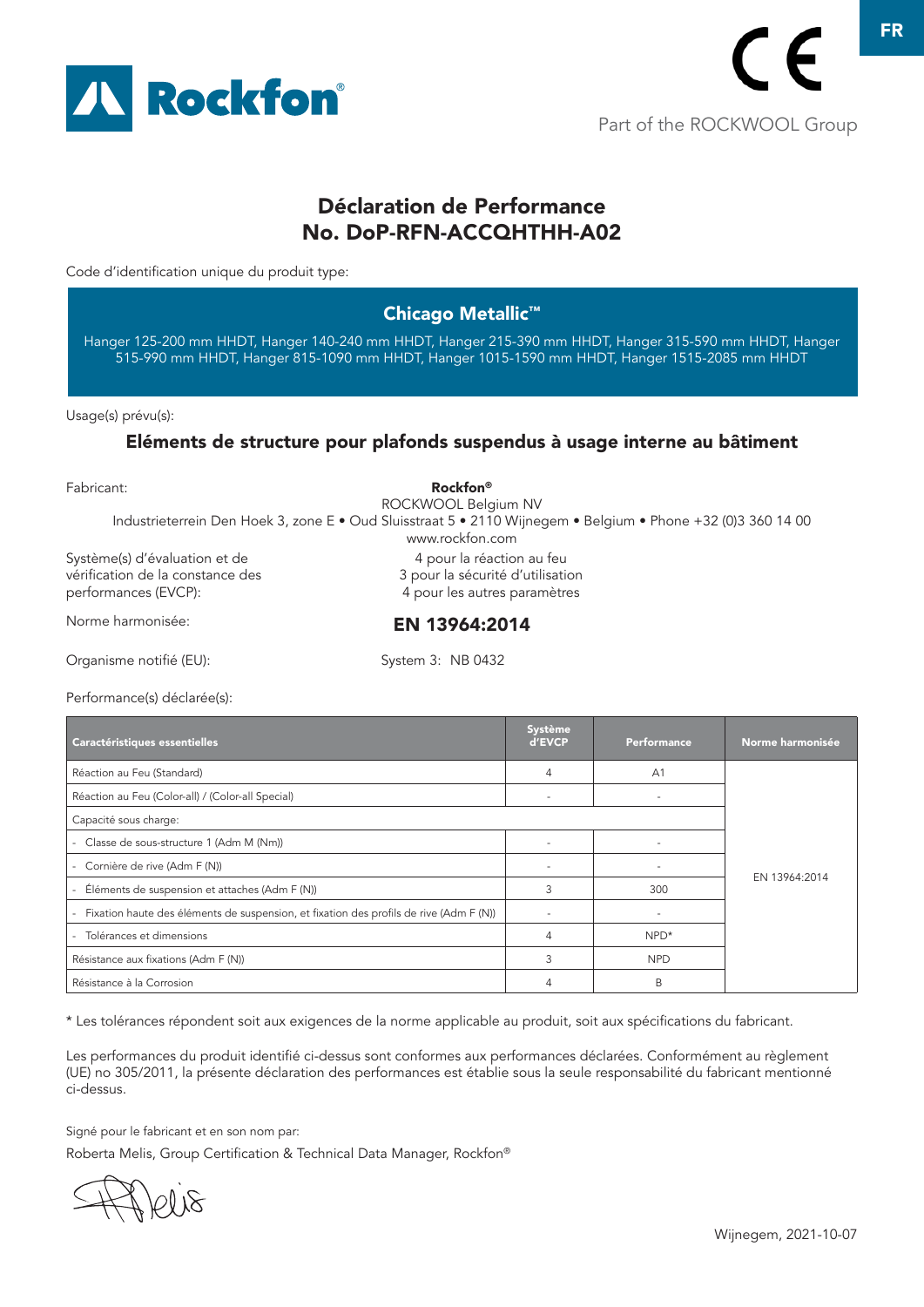

# Leistungserklärung No. DoP-RFN-ACCQHTHH-A02

Eindeutiger Kenncode des Produkttyps:

### Chicago Metallic™

Hanger 125-200 mm HHDT, Hanger 140-240 mm HHDT, Hanger 215-390 mm HHDT, Hanger 315-590 mm HHDT, Hanger 515-990 mm HHDT, Hanger 815-1090 mm HHDT, Hanger 1015-1590 mm HHDT, Hanger 1515-2085 mm HHDT

Verwendungszweck(e):

#### Deckenabhängesysteme für den Innenausbau

Hersteller:

System(e) zur Bewertung und Überprüfung der Leistungsbeständigkeit: Harmonisierte Norm: Notifizierte Stelle(n) (EU): System 3: NB 0432 Rockfon® ROCKWOOL Belgium NV Industrieterrein Den Hoek 3, zone E • Oud Sluisstraat 5 • 2110 Wijnegem • Belgium • Phone +32 (0)3 360 14 00 www.rockfon.com 4 für das Brandverhalten 3 für Gebrauchssicherheit 4 für andere Parameter EN 13964:2014

Erklärte Leistung(en):

| <b>Wesentliche Merkmale</b>                                                 | <b>AVCP System</b> | Leistung       | <b>Harmonisierte</b><br>technische<br>Spezifikation |
|-----------------------------------------------------------------------------|--------------------|----------------|-----------------------------------------------------|
| Brandverhalten (Standard)                                                   | 4                  | A <sub>1</sub> |                                                     |
| Brandverhalten (Color-all) / (Color-all Special)                            |                    |                |                                                     |
| Tragfähigkeit:                                                              |                    |                |                                                     |
| Unterkonstruktion Klasse 1 (Adm M (Nm))                                     |                    |                |                                                     |
| Randprofil (Adm F (N))                                                      |                    |                | EN 13964:2014                                       |
| Abhänger und Befestigungsmittel (Adm F (N))                                 | 3                  | 300            |                                                     |
| Obere Halterung von Abhängern und Befestigungen des Randprofils (Adm F (N)) |                    | ٠              |                                                     |
| Grenzabmaße und Maße                                                        | 4                  | $NPD*$         |                                                     |
| Widerstandsfähigkeit gegenüber Befestigungen (Adm F (N))                    | 3                  | <b>NPD</b>     |                                                     |
| Korrosionsbeständigkeit                                                     | 4                  | B              |                                                     |

\* Grenzabmaße entsprechen entweder der Produktnorm, falls anwendbar, oder den Spezifikationen des Herstellers.

Die Leistung des vorstehenden Produkts entspricht der erklärten Leistung/den erklärten Leistungen. Für die Erstellung der Leistungserklärung im Einklang mit der Verordnung (EU) Nr. 305/2011 ist allein der obengenannte Hersteller verantwortlich.

Unterzeichnet für den Hersteller und im Namen des Herstellers von: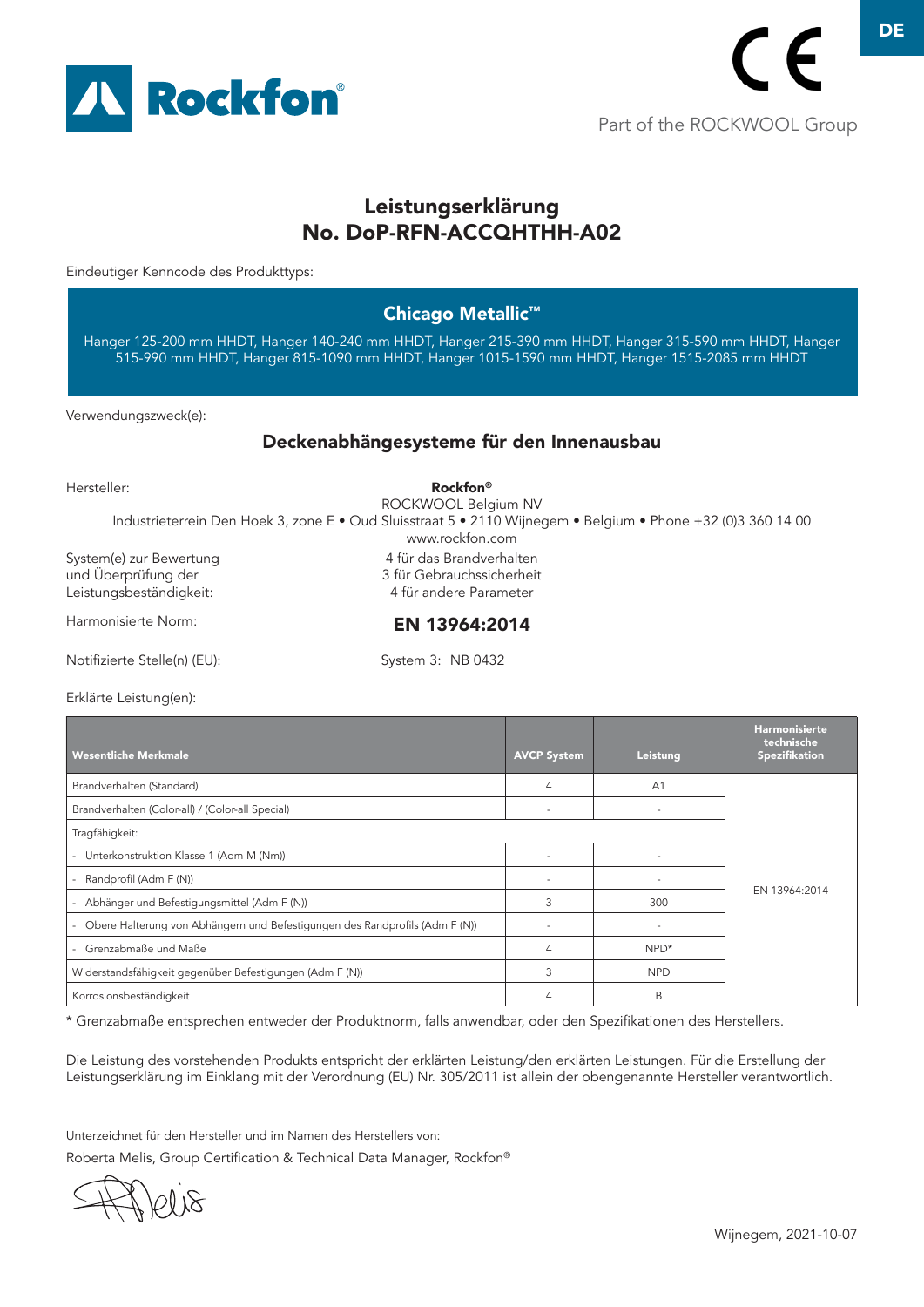

# Prohlášení o vlastnostech No. DoP-RFN-ACCQHTHH-A02

Jedinečný identifikační kód typu výrobku:

### Chicago Metallic™

Hanger 125-200 mm HHDT, Hanger 140-240 mm HHDT, Hanger 215-390 mm HHDT, Hanger 315-590 mm HHDT, Hanger 515-990 mm HHDT, Hanger 815-1090 mm HHDT, Hanger 1015-1590 mm HHDT, Hanger 1515-2085 mm HHDT

Zamýšlené/zamýšlená použití:

### Zavěšený minerální podhledový dílec pro použití v interiérech budov

Výrobce:

Systém/systémy POSV: Rockfon® ROCKWOOL Belgium NV Industrieterrein Den Hoek 3, zone E • Oud Sluisstraat 5 • 2110 Wijnegem • Belgium • Phone +32 (0)3 360 14 00 www.rockfon.com 4 pro reakci na oheň 3 pro bezpečnost při použití 4 pro další parametry

Harmonizovaná norma:

EN 13964:2014

Oznámený subjekt/ oznámené subjekty (EU): systém 3: NB 0432

Deklarovaná vlastnost/Deklarované vlastnosti

| Základní technické parametry                                               | Systém POSV              | <b>Vlastnosti</b>        | <b>Harmonizovaná</b><br>technická norma |
|----------------------------------------------------------------------------|--------------------------|--------------------------|-----------------------------------------|
| Třida reakce na oheň (Standard)                                            | 4                        | A <sub>1</sub>           |                                         |
| Reakce na oheň (Color-all) / (Color-all Special)                           | $\overline{\phantom{a}}$ | $\overline{\phantom{a}}$ |                                         |
| Zátěžová kapacita:                                                         |                          |                          |                                         |
| Spodní třída 1 (Adm M (Nm))                                                |                          |                          | EN 13964:2014                           |
| - Obvodová lišta (Adm F (N))                                               |                          |                          |                                         |
| Závěsné a upevňovací komponenty (Adm F (N))                                | 3                        | 300                      |                                         |
| Horní upevňění a obvodový upevnění (Adm F (N))<br>$\overline{\phantom{0}}$ |                          | ٠                        |                                         |
| - Tolerance a rozměrovost                                                  | $\overline{4}$           | $NPD*$                   |                                         |
| Odolnost v místech upevnění (Adm F (N))                                    | 3                        | <b>NPD</b>               |                                         |
| Odolnost                                                                   | 4                        | B                        |                                         |

\* Toleranci splňuje buď jako standardní produkt, pokud je to vhodné, anebo dle specifikace výrobce.

Vlastnosti výše uvedeného výrobku jsou ve shodě se souborem deklarovaných vlastností. Toto prohlášení o vlastnostech se v souladu s nařízením (EU) č. 305/2011 vydává na výhradní odpovědnost výrobce uvedeného výše.

Podepsáno za výrobce a jeho jménem: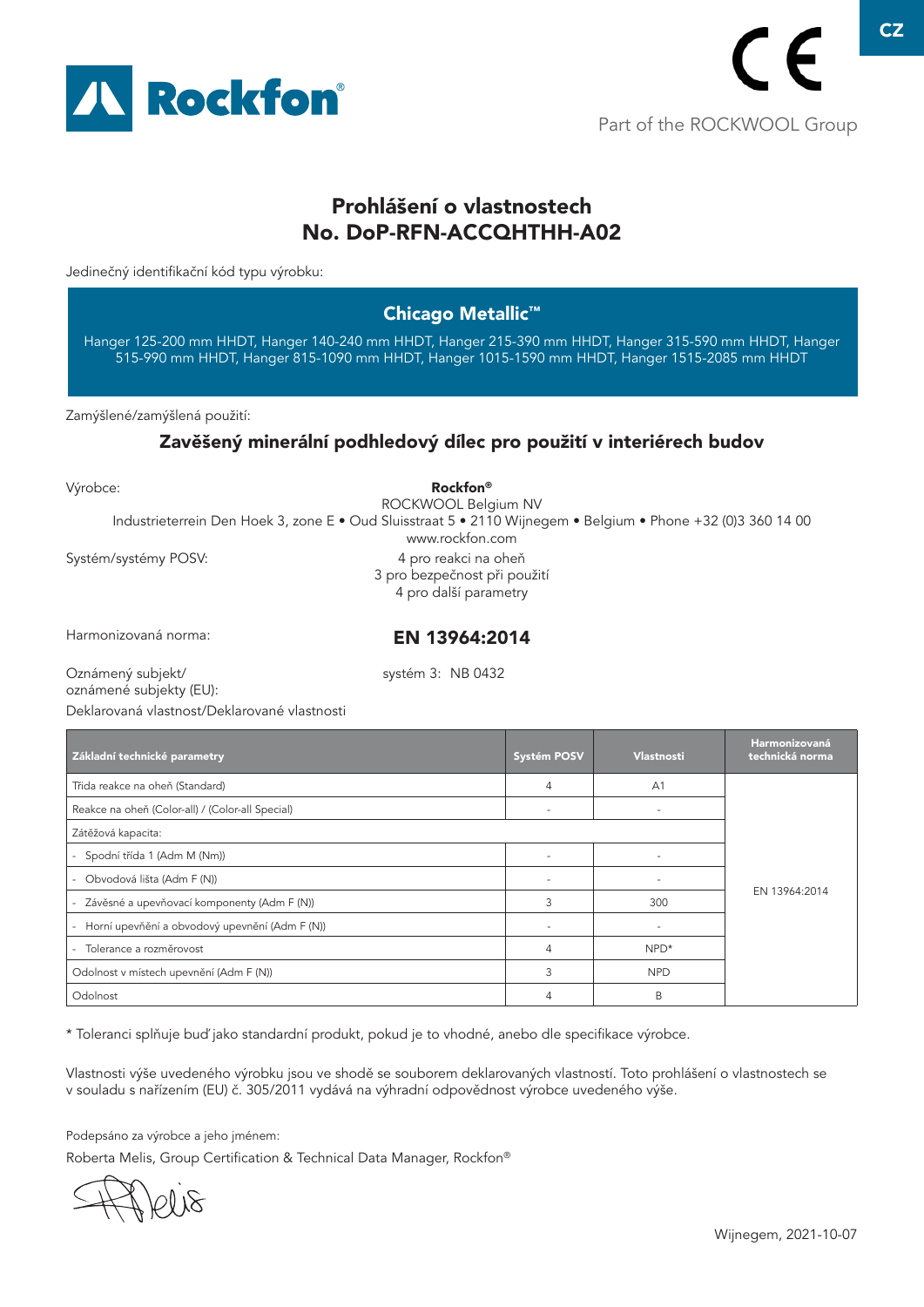

# Ydeevnedeklaration No. DoP-RFN-ACCQHTHH-A02

Varetypens unikke identifikationskode:

### Chicago Metallic™

Hanger 125-200 mm HHDT, Hanger 140-240 mm HHDT, Hanger 215-390 mm HHDT, Hanger 315-590 mm HHDT, Hanger 515-990 mm HHDT, Hanger 815-1090 mm HHDT, Hanger 1015-1590 mm HHDT, Hanger 1515-2085 mm HHDT

Tilsigtet anvendelse:

#### Komponent til nedhængte lofter

Fabrikant:

Systemer til vurdering og kontrol af ydeevnens konstans: Rockfon® ROCKWOOL Belgium NV Industrieterrein Den Hoek 3, zone E • Oud Sluisstraat 5 • 2110 Wijnegem • Belgium • Phone +32 (0)3 360 14 00 www.rockfon.com 4 for reaktion på brand 3 for sikkerhed i brug 4 for andre parametre EN 13964:2014

Harmoniseret standard:

System 3: NB 0432

Notificeret organ/ notificerede organer (EU):

Deklareret ydeevne/deklarerede ydeevner

| Væsentlige egenskaber                                               | <b>AVCP System</b> | Ydeevne                  | <b>Harmoniseret teknisk</b><br>specifikation |
|---------------------------------------------------------------------|--------------------|--------------------------|----------------------------------------------|
| Brand reaktion (Standard)                                           | $\overline{4}$     | A <sub>1</sub>           |                                              |
| Reaktion på Brand (Color-all) / (Color-all Special)                 |                    | $\overline{\phantom{m}}$ |                                              |
| Bæreevne:                                                           |                    |                          |                                              |
| Underkonstruktion klasse 1 (Adm M (Nm))<br>$\overline{\phantom{0}}$ |                    | -                        |                                              |
| Kantprofil (Adm F (N))<br>Ξ.                                        |                    |                          | EN 13964:2014                                |
| Ophængningskomponenter og fastgørelsesbeslag (Adm F (N))            | 3                  | 300                      |                                              |
| Topfastgørelse og kantfastgørelse (Adm F (N))                       |                    | $\overline{\phantom{a}}$ |                                              |
| Tolerancer og dimensioner<br>Ξ.                                     | 4                  | $NPD*$                   |                                              |
| Fastgørelsesmodstandsdygtighed (Adm F (N))                          | 3                  | <b>NPD</b>               |                                              |
| Holdbarhed                                                          | 4                  | B                        |                                              |

\* Tolerancer opfylder enten produktstandarden, hvis relevant, eller producentens specifikationer.

Ydeevnen for den vare, der er anført ovenfor, er i overensstemmelse med den deklarerede ydeevne. Denne ydeevnedeklaration er udarbejdet i overensstemmelse med forordning (EU) nr. 305/2011 på eneansvar af den fabrikant, der er anført ovenfor.

Underskrevet for fabrikanten og på dennes vegne af: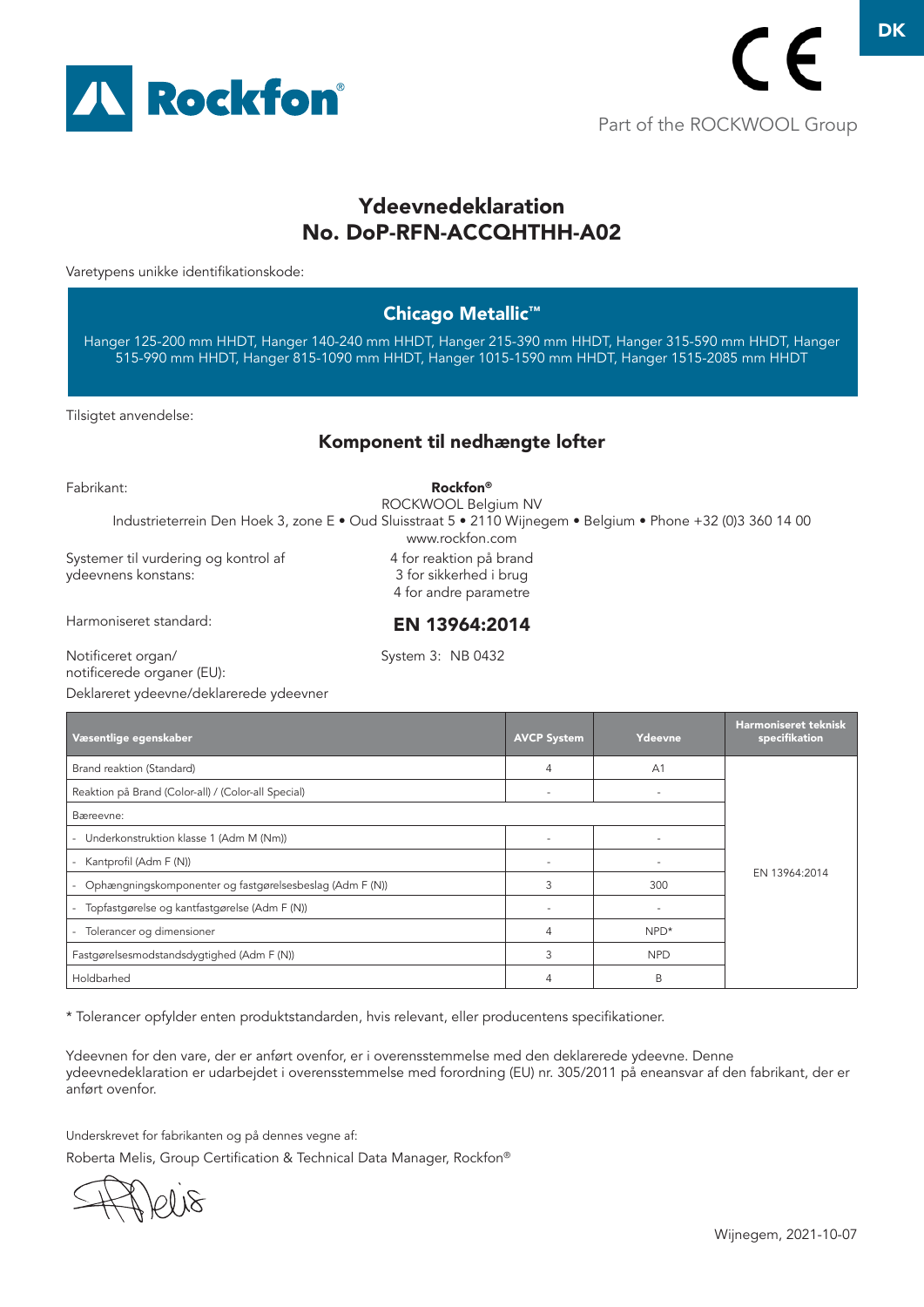

# Toimivusdeklaratsioon No. DoP-RFN-ACCQHTHH-A02

Tootetüübi kordumatu identifitseerimiskood:

#### Chicago Metallic™

Hanger 125-200 mm HHDT, Hanger 140-240 mm HHDT, Hanger 215-390 mm HHDT, Hanger 315-590 mm HHDT, Hanger 515-990 mm HHDT, Hanger 815-1090 mm HHDT, Hanger 1015-1590 mm HHDT, Hanger 1515-2085 mm HHDT

Kavandatud kasutusala(d):

#### Ripplae tugikarkassi komponent kasutamiseks hoone sisetingimustes

| Tootja:                                               | <b>Rockfon</b> <sup>®</sup><br>ROCKWOOL Belgium NV                                                                              |
|-------------------------------------------------------|---------------------------------------------------------------------------------------------------------------------------------|
|                                                       | Industrieterrein Den Hoek 3, zone E · Oud Sluisstraat 5 · 2110 Wijnegem · Belgium · Phone +32 (0)3 360 14 00<br>www.rockfon.com |
| Toimivuse püsivuse hindamise<br>ja kontrolli süsteem: | 4 Tuletundlikkus<br>3 Kasutusohutus<br>4 Teised parameetrid                                                                     |
| Ühtlustatud standard:                                 | EN 13964:2014                                                                                                                   |
| Teavitatud asutus(ed) (EU):                           | Süsteemi 3: NB 0432                                                                                                             |

Deklareeritud toimivus

| Põhiomadused                                            | <b>AVCP</b><br>Süsteem   | <b>Toimivus</b>          | Ühtlustatud tehniline<br>kirjeldus |
|---------------------------------------------------------|--------------------------|--------------------------|------------------------------------|
| Tuletundlikkus (Standard)                               | 4                        | A <sub>1</sub>           |                                    |
| Tuletundlikkus (Color-all) / (Color-all Special)        | $\overline{\phantom{m}}$ | $\overline{\phantom{m}}$ |                                    |
| Koormustaluvus:                                         |                          |                          |                                    |
| - Aluskonstruktsioon klass 1 (Adm M (Nm))               | $\overline{\phantom{m}}$ |                          |                                    |
| Servatöötlus (Adm F (N))<br>$\sim$                      |                          |                          | EN 13964:2014                      |
| Riputustarvikud (Adm F (N))<br>$\overline{\phantom{0}}$ | 3                        | 300                      |                                    |
| Ülevaltpoolt kinnitus ja servakinnitus (Adm F (N))      |                          |                          |                                    |
| Mõõdud ja tolerantsid                                   | $\overline{4}$           | NPD*                     |                                    |
| Tõmbetugevus (Adm F (N))                                | 3                        | <b>NPD</b>               |                                    |
| Vastupidavus                                            | $\overline{4}$           | B                        |                                    |

\* Tolerantsid lubatud vastavalt standartitele või tootjapoolsetele juhiste järgi.

Eespool kirjeldatud toote toimivus vastab deklareeritud toimivusele. Käesolev toimivusdeklaratsioon on välja antud kooskõlas määrusega (EL) nr 305/2011 eespool nimetatud tootja ainuvastutusel.

Tootja poolt ja nimel allkirjastanud:

10 IS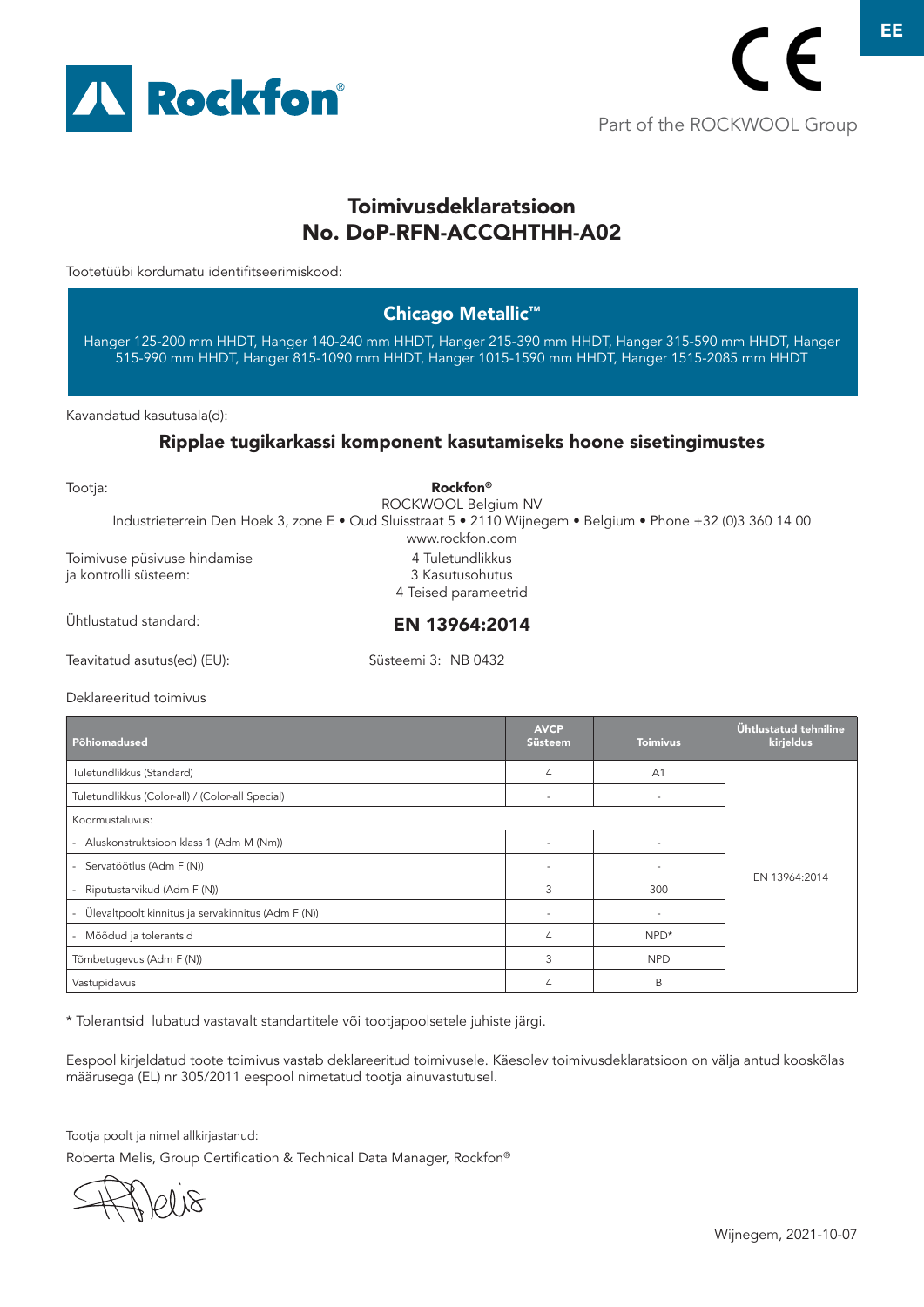

# Declaración de Prestaciones No. DoP-RFN-ACCQHTHH-A02

Código de identificación única del producto tipo:

### Chicago Metallic™

Hanger 125-200 mm HHDT, Hanger 140-240 mm HHDT, Hanger 215-390 mm HHDT, Hanger 315-590 mm HHDT, Hanger 515-990 mm HHDT, Hanger 815-1090 mm HHDT, Hanger 1015-1590 mm HHDT, Hanger 1515-2085 mm HHDT

Usos previstos:

#### Componentes de estructura para techo suspendido para uso interior en edificios

| Fabricante:                                                                              | <b>Rockfon</b> <sup>®</sup><br>ROCKWOOL Belgium NV                                                                              |  |
|------------------------------------------------------------------------------------------|---------------------------------------------------------------------------------------------------------------------------------|--|
|                                                                                          | Industrieterrein Den Hoek 3, zone E · Oud Sluisstraat 5 · 2110 Wijnegem · Belgium · Phone +32 (0)3 360 14 00<br>www.rockfon.com |  |
| Sistemas de evaluación y verificación<br>de la constancia de las prestaciones<br>(EVCP): | 4 para Reacción al Fuego<br>3 para la Seguridad en el Uso<br>4 para otros parámetros                                            |  |
| Norma armonizada:                                                                        | EN 13964:2014                                                                                                                   |  |
| Organismos notificados (EU):                                                             | Sistema 3: NB 0432                                                                                                              |  |

Prestaciones declaradas:

| Características principales                                                    | <b>Sistema EVCP</b> | Prestación     | <b>Especificaciones</b><br>técnicas armonizadas |
|--------------------------------------------------------------------------------|---------------------|----------------|-------------------------------------------------|
| Reacción al Fuego (Standard)                                                   | 4                   | A <sub>1</sub> |                                                 |
| Reacción al fuego (Color-all) / (Color-all Special)                            |                     |                |                                                 |
| Capacidad de carga:                                                            |                     |                |                                                 |
| - Subestructura clase 1 (Adm M (Nm))                                           |                     |                |                                                 |
| Perfil perimetral (Adm F (N))                                                  |                     |                |                                                 |
| Componentes de suspensión y fijaciones (Adm F (N))<br>$\overline{\phantom{a}}$ | 3                   | 300            | EN 13964:2014                                   |
| Fijación superior y fijación perimetral (Adm F (N))                            |                     |                |                                                 |
| Tolerancias y dimensiones                                                      | 4                   | $NPD*$         |                                                 |
| Resistencia a las fijaciones (Adm F (N))                                       | 3                   | <b>NPD</b>     |                                                 |
| Resistencia a la Corrosión                                                     | 4                   | B              |                                                 |

\* Las tolerancias cumplen con la norma del producto, si procede, o con las especificaciones del fabricante.

Las prestaciones del producto identificado anteriormente son conformes con el conjunto de prestaciones declaradas. La presente declaración de prestaciones se emite, de conformidad con el Reglamento (UE) no 305/2011, bajo la sola responsabilidad del fabricante arriba identificado.

Firmado por y en nombre del fabricante por:

 $100\,\mathrm{K}$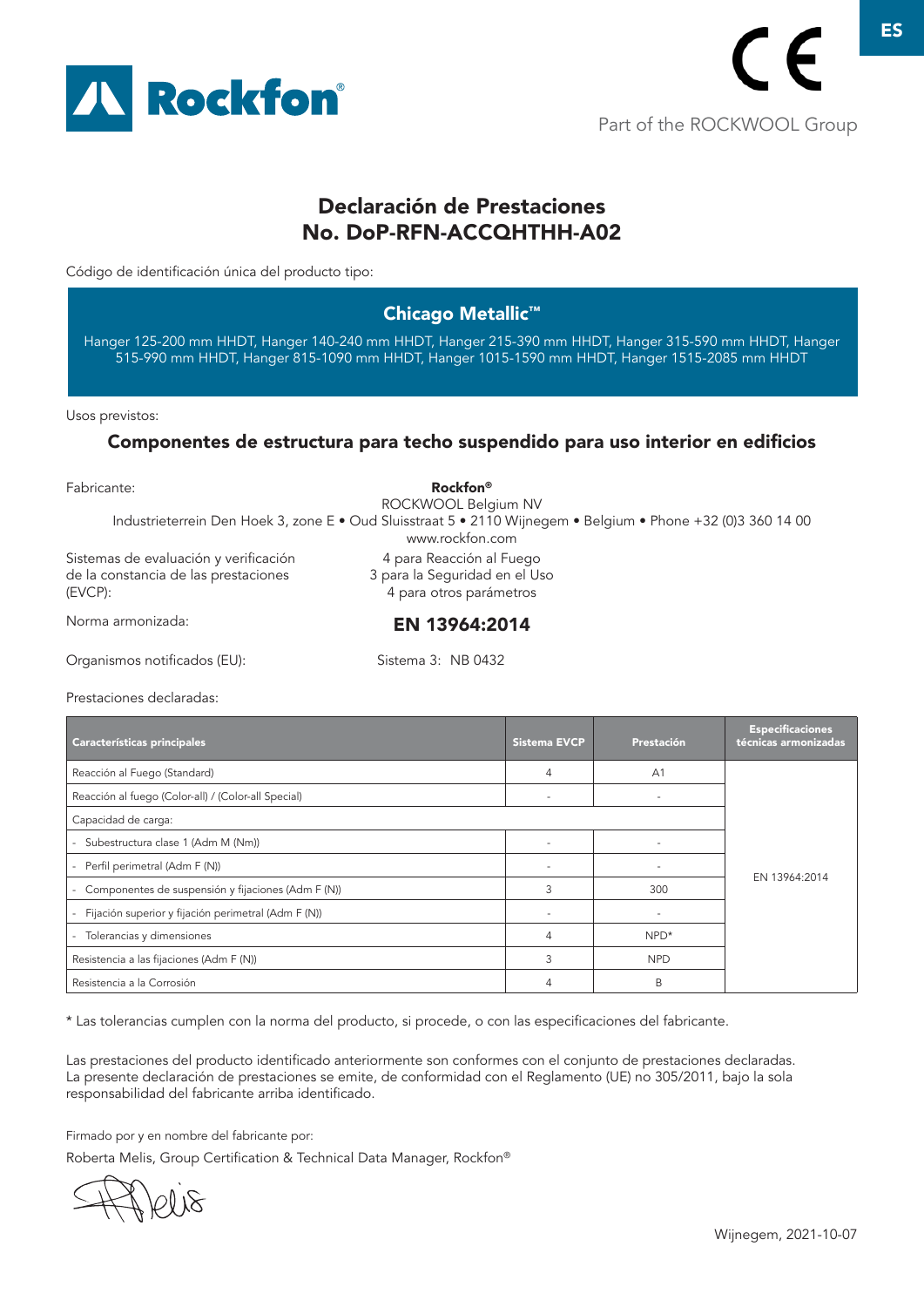

FI

# Suoritustasoilmoitus No. DoP-RFN-ACCQHTHH-A02

Tuotetyypin yksilöllinen tunniste:

### Chicago Metallic™

Hanger 125-200 mm HHDT, Hanger 140-240 mm HHDT, Hanger 215-390 mm HHDT, Hanger 315-590 mm HHDT, Hanger 515-990 mm HHDT, Hanger 815-1090 mm HHDT, Hanger 1015-1590 mm HHDT, Hanger 1515-2085 mm HHDT

Aiottu käyttötarkoitus (aiotut käyttötarkoitukset):

#### Alakattojen rakenteiden komponentti sisäkäyttöön rakennuksissa

Valmistaja:

Suoritustason pysyvyyden arvioinnissa Rockfon® ROCKWOOL Belgium NV Industrieterrein Den Hoek 3, zone E • Oud Sluisstraat 5 • 2110 Wijnegem • Belgium • Phone +32 (0)3 360 14 00 www.rockfon.com 4 Palotekninen

ja varmentamisessa käytetty järjestelmä/käytetyt järjestelmät:

Ilmoitettu suoritustaso/ilmoitetut suoritustasot

Yhdenmukaistettu standardi:

käyttäytyminen 3 käyttöturvallisuus 4 muista arvoista EN 13964:2014

System 3: NB 0432

Ilmoitettu laitos/ ilmoitetut laitokset (EU):

| Perusominaisuudet                                             | <b>AVCP</b><br>järjestelmä | <b>Suoritustaso</b>      | Yhdenmukaistetut<br>tekniset eritelmät |
|---------------------------------------------------------------|----------------------------|--------------------------|----------------------------------------|
| Palotekniset ominaisuudet (Standard)                          | $\overline{4}$             | A <sub>1</sub>           |                                        |
| Palotekninen käyttäytyminen (Color-all) / (Color-all Special) | ٠                          |                          |                                        |
| Kuormituslujuus:                                              |                            |                          |                                        |
| - Alusrakenne luokka 1 (Adm M (Nm))                           |                            |                          |                                        |
| - Reunaviimeistely (Adm F (N))                                |                            |                          |                                        |
| - Ripustus komponentit ja kiinnikkeet (Adm F (N))             | 3                          | 300                      | EN 13964:2014                          |
| - Yläpuoleinen kiinnitys ja reunakiinnitys (Adm F (N))        |                            | $\overline{\phantom{a}}$ |                                        |
| - Toleranssit ja mitat                                        | 4                          | NPD*                     |                                        |
| Vetolujuus (Adm F (N))                                        | 3                          | <b>NPD</b>               |                                        |
| Kestävyys                                                     | 4                          | B                        |                                        |

\* Toleranssit ovat tuotestandardin mukaiset, jos sovellettavissa, tai valmistajan määrityksien mukaisesti.

Edellä yksilöidyn tuotteen suoritustaso on ilmoitettujen suoritustasojen joukon mukainen. Tämä suoritustasoilmoitus on asetuksen (EU) N:o 305/2011 mukaisesti annettu edellä ilmoitetun valmistajan yksinomaisella vastuulla.

Valmistajan puolesta allekirjoittanut:

Roberta Melis, Group Certification & Technical Data Manager, Rockfon®

Wijnegem, 2021-10-07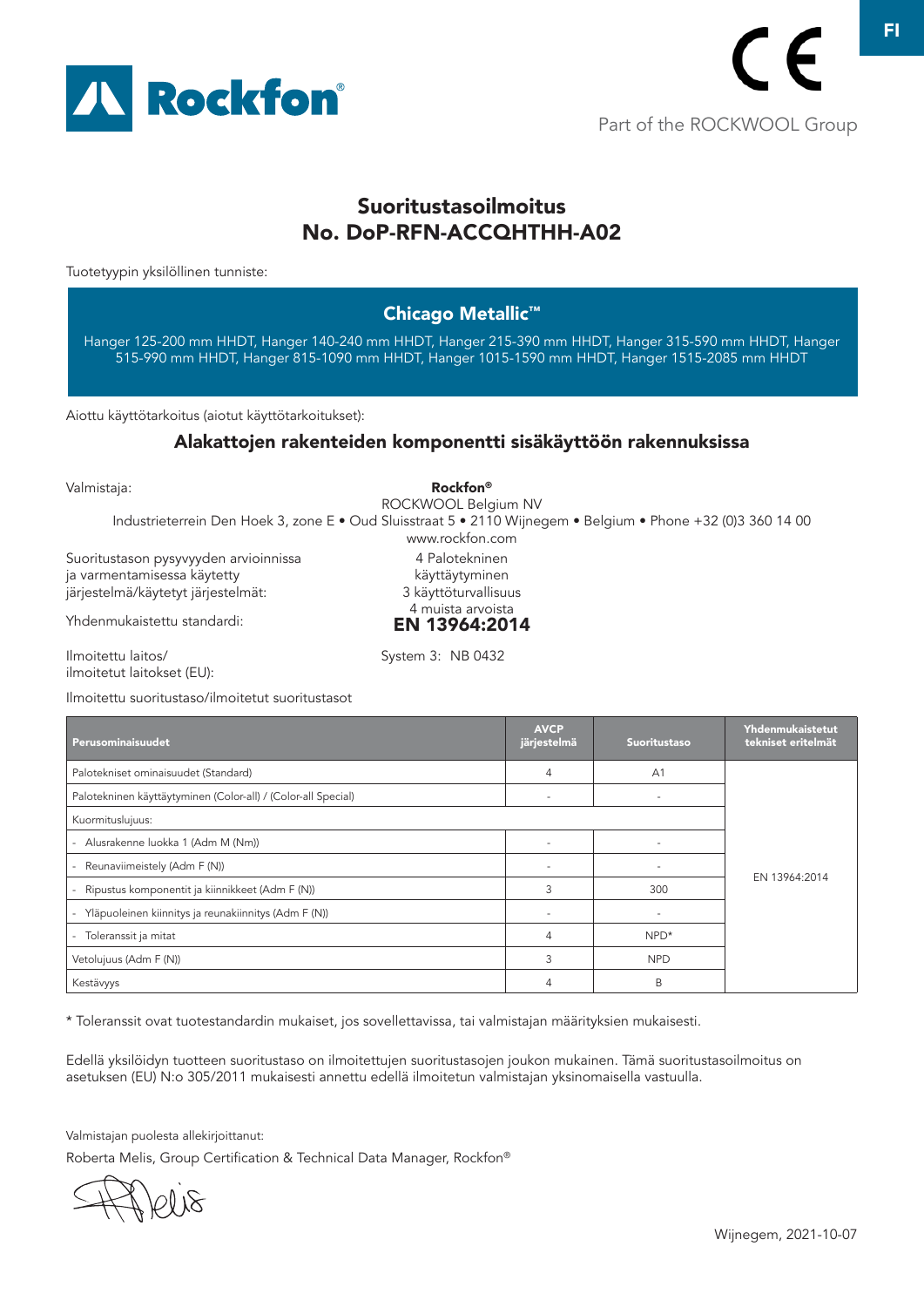

IT

# Dichiarazione di Prestazione No. DoP-RFN-ACCQHTHH-A02

Codice di identificazione unico del prodotto-tipo:

### Chicago Metallic™

Hanger 125-200 mm HHDT, Hanger 140-240 mm HHDT, Hanger 215-390 mm HHDT, Hanger 315-590 mm HHDT, Hanger 515-990 mm HHDT, Hanger 815-1090 mm HHDT, Hanger 1015-1590 mm HHDT, Hanger 1515-2085 mm HHDT

Usi previsti:

#### Componenti di struttura per controsoffitti sospesi, per uso interno alla costruzione

| Fabbricante:               | Rockfon <sup>®</sup><br>ROCKWOOL Belgium NV                                                                                     |
|----------------------------|---------------------------------------------------------------------------------------------------------------------------------|
|                            | Industrieterrein Den Hoek 3, zone E • Oud Sluisstraat 5 • 2110 Wijnegem • Belgium • Phone +32 (0)3 360 14 00<br>www.rockfon.com |
| Sistemi di VVCP:           | 4 per la reazione al fuoco<br>3 per la sicurezza nell'uso<br>4 per gli altri parametri                                          |
| Norma armonizzata:         | EN 13964:2014                                                                                                                   |
| Organismi notificati (EU): | Sistema 3: NB 0432                                                                                                              |

Prestazioni dichiarate:

| Caratteristiche essenziali                                    | Sistemi di<br><b>VVCP</b> | Prestazioni    | Specifica tecnica<br>armonizzata |
|---------------------------------------------------------------|---------------------------|----------------|----------------------------------|
| Reazione al Fuoco (Standard)                                  | 4                         | A <sub>1</sub> |                                  |
| Reazione al fuoco (Color-all) / (Color-all Special)           |                           | ٠              |                                  |
| Capacità portante:                                            |                           |                |                                  |
| - Sottostruttura classe 1 (Adm M (Nm))                        |                           |                |                                  |
| Profilo perimetrale (Adm F (N))                               |                           |                |                                  |
| Componenti e fissaggi delle sospensioni (Adm F (N))<br>$\sim$ | 3                         | 300            | EN 13964:2014                    |
| Fissaggio superiore e perimetrale (Adm F (N))                 |                           |                |                                  |
| Tolleranze e dimensioni                                       | 4                         | NPD*           |                                  |
| Resistenza al fissaggio (Adm F (N))                           | 3                         | <b>NPD</b>     |                                  |
| Durabilità                                                    |                           | B              |                                  |

\* Le tolleranze, se adeguate, soddisfano sia gli standard di prodotto, o le specifiche di produzione.

La prestazione del prodotto sopra identificato è conforme all'insieme delle prestazioni dichiarate. La presente dichiarazione di responsabilità viene emessa, in conformità al regolamento (UE) n. 305/2011, sotto la sola responsabilità del fabbricante sopra identificato

Firmato a nome e per conto del fabbricante da:

 $100\,\mathrm{K}$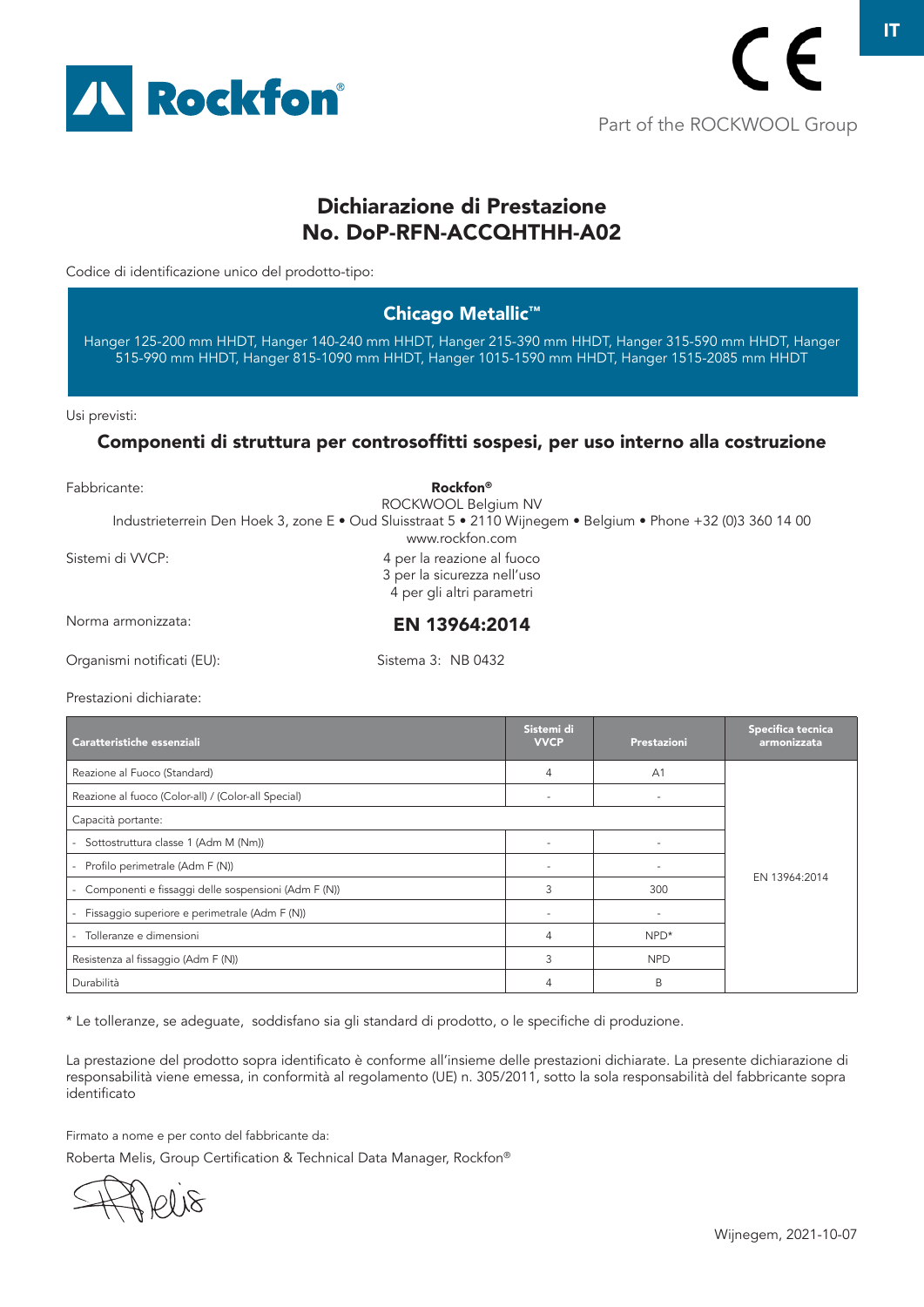

# Prestatieverklaring No. DoP-RFN-ACCQHTHH-A02

Unieke identificatiecode van het producttype:

#### Chicago Metallic™

Hanger 125-200 mm HHDT, Hanger 140-240 mm HHDT, Hanger 215-390 mm HHDT, Hanger 315-590 mm HHDT, Hanger 515-990 mm HHDT, Hanger 815-1090 mm HHDT, Hanger 1015-1590 mm HHDT, Hanger 1515-2085 mm HHDT

Beoogd gebruik:

#### Plafondophangsystemen voor de binnenafwerking

| Fabrikant:                                                                                         | <b>Rockfon</b> <sup>®</sup><br>ROCKWOOL Belgium NV                                                                              |
|----------------------------------------------------------------------------------------------------|---------------------------------------------------------------------------------------------------------------------------------|
|                                                                                                    | Industrieterrein Den Hoek 3, zone E · Oud Sluisstraat 5 · 2110 Wijnegem · Belgium · Phone +32 (0)3 360 14 00<br>www.rockfon.com |
| Het systeem of de systemen voor<br>de beoordeling en verificatie van de<br>prestatiebestendigheid: | 4 voor brandreactie<br>3 voor veiligheid in gebruik<br>4 voor andere parameters                                                 |
| Geharmoniseerde norm:                                                                              | EN 13964:2014                                                                                                                   |
| Aangemelde instantie(s) (EU):                                                                      | System 3: NB 0432                                                                                                               |

System 3: NB 0432

Aangegeven prestatie(s):

| Essentiële eigenschappen                                      | <b>AVCP</b> systeem | <b>Prestatie</b> | Geharmoniseerde<br>technische specificatie |
|---------------------------------------------------------------|---------------------|------------------|--------------------------------------------|
| Brandgedrag (Standard)                                        | $\overline{4}$      | A <sub>1</sub>   |                                            |
| Brandklasse (Color-all) / (Color-all Special)                 |                     |                  |                                            |
| Draagkracht:                                                  |                     |                  |                                            |
| Profielen - klasse 1 (Adm M (Nm))<br>$\overline{\phantom{a}}$ |                     |                  |                                            |
| Randafwerking (Adm F (N))                                     |                     |                  |                                            |
| Ophangers en bevestigingen (Adm F (N))                        | 3                   | 300              | EN 13964:2014                              |
| Boven- en randafwerkingsbevestiging (Adm F (N))               |                     |                  |                                            |
| Toleranties en afmetingen                                     | 4                   | $NPD*$           |                                            |
| Bevestigingsweerstand (Adm F (N))                             | 3                   | <b>NPD</b>       |                                            |
| Corrosiebestendigheid                                         |                     | B                |                                            |

\* De toleranties beantwoorden aan de productnorm, indien van toepassing, of aan de specificaties van de fabrikant.

De prestaties van het hierboven omschreven product zijn conform de aangegeven prestaties. Deze prestatieverklaring wordt in overeenstemming met Verordening (EU) nr. 305/2011 onder de exclusieve verantwoordelijkheid van de hierboven vermelde fabrikant verstrekt

Ondertekend voor en namens de fabrikant door:

01 18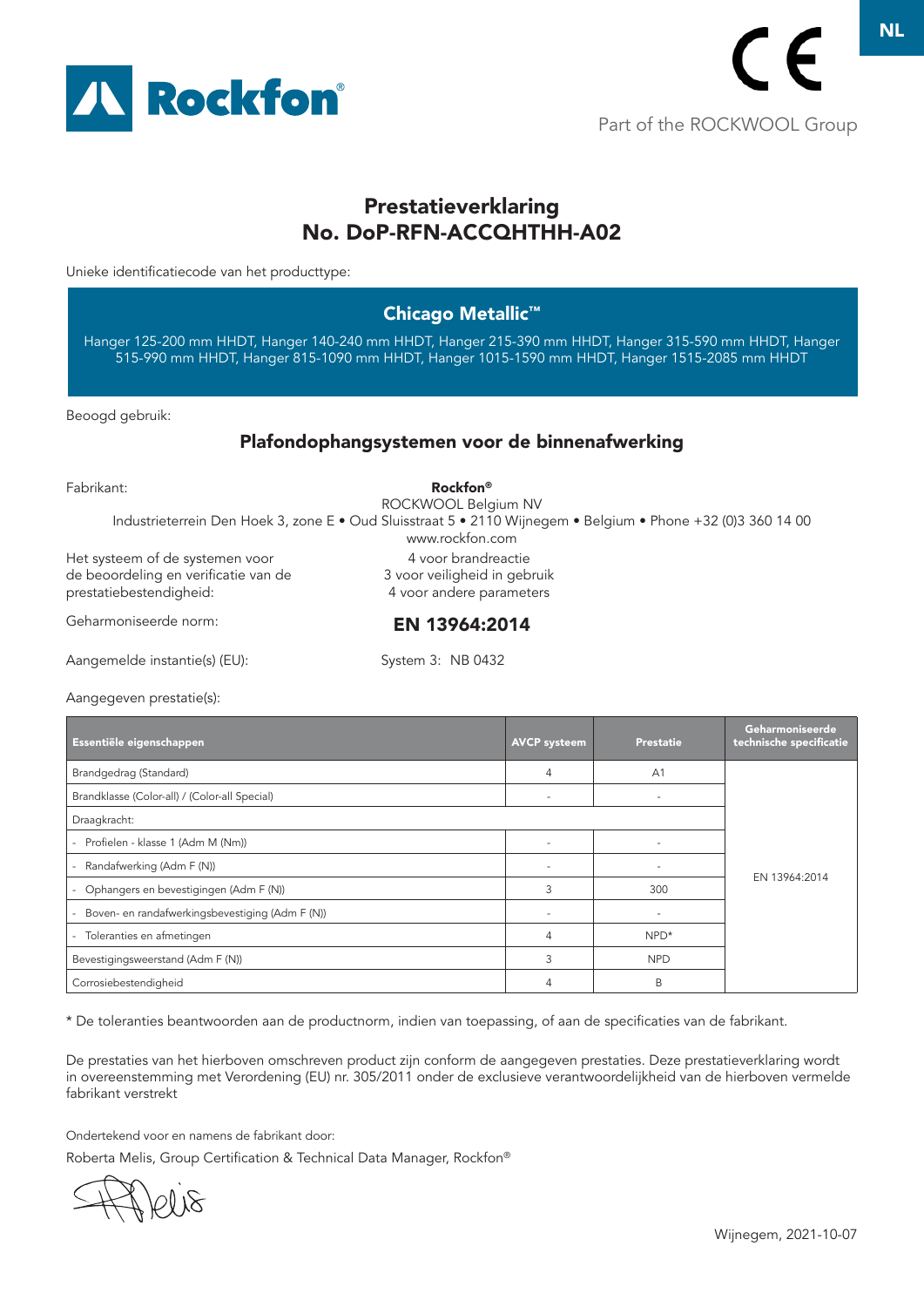

# Ytelseserklæring No. DoP-RFN-ACCQHTHH-A02

Produkttypens unike identifikasjonskode:

### Chicago Metallic™

Hanger 125-200 mm HHDT, Hanger 140-240 mm HHDT, Hanger 215-390 mm HHDT, Hanger 315-590 mm HHDT, Hanger 515-990 mm HHDT, Hanger 815-1090 mm HHDT, Hanger 1015-1590 mm HHDT, Hanger 1515-2085 mm HHDT

Tiltenkt anvendelse:

### Komponent til nedhengt himling for innvendig bruk

| Produsent:                            | Rockfon <sup>®</sup><br>ROCKWOOL Belgium NV<br>Industrieterrein Den Hoek 3, zone E · Oud Sluisstraat 5 · 2110 Wijnegem · Belgium · Phone +32 (0)3 360 14 00<br>www.rockfon.com |
|---------------------------------------|--------------------------------------------------------------------------------------------------------------------------------------------------------------------------------|
| Systemer for vurdering og deklarering | 4 for reaksjon på brann<br>3 for sikkerhet ved bruk<br>4 for andre parametre                                                                                                   |
| Harmonisert standard:                 | EN 13964:2014                                                                                                                                                                  |
| Teknisk kontrollorgan (EU):           | System 3: NB 0432                                                                                                                                                              |

Deklarerte ytelser:

| Vesentlige egenskaper                                               | <b>AVCP System</b>       | Ytelse                   | <b>Harmonisert teknisk</b><br>spesifikasjon |
|---------------------------------------------------------------------|--------------------------|--------------------------|---------------------------------------------|
| Reaksjon på brann (Standard)                                        | 4                        | A <sub>1</sub>           |                                             |
| Reaksjon på brann (Color-all) / (Color-all Special)                 | $\overline{\phantom{a}}$ | $\overline{\phantom{a}}$ |                                             |
| Systembæreevne                                                      |                          |                          |                                             |
| - Understruktur klasse 1                                            |                          |                          | EN 13964:2014                               |
| - Kantprofil (Adm F (N))                                            |                          |                          |                                             |
| - Opphengskomponenter og festebeslag (Adm F (N))                    | 3                        | 300                      |                                             |
| Innfestning i topp og innfestning av vegglist (Adm F (N))<br>$\sim$ |                          |                          |                                             |
| - Toleranser og dimensjoner                                         | 4                        | NPD*                     |                                             |
| Fastgjørelsesmotstandsdyktighet (Adm F (N))                         | 3                        | <b>NPD</b>               |                                             |
| Holdbarhet                                                          | 4                        | B                        |                                             |

Toleranser oppfyller enten produktstandarden hvis relevant, eller produsentens spesifikasjoner.

Yteevnen for produkt som nevnt over er i overenstemmelse med den deklarerte yteevnen. Denne ytelseserklæring er utarbeidet i overenstemmelse med forordning (EU) No 305/2011, med eneansvar av produsent som er nevnt over.

Signert for og på vegne av produsent ved:

10118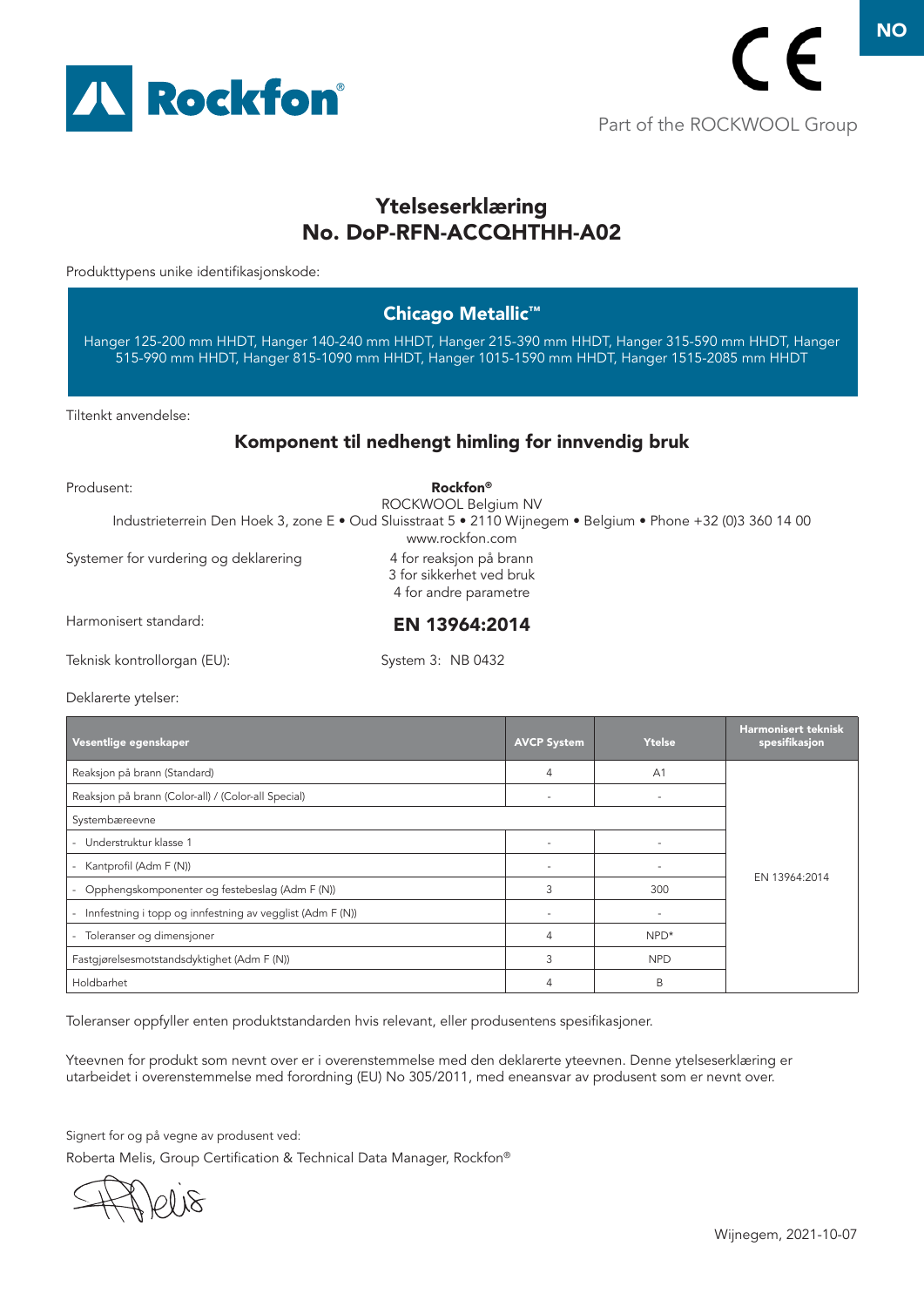

# Deklaracja właściwości użytkowych No. DoP-RFN-ACCQHTHH-A02

Niepowtarzalny kod identyfikacyjny typu wyrobu:

### Chicago Metallic™

Hanger 125-200 mm HHDT, Hanger 140-240 mm HHDT, Hanger 215-390 mm HHDT, Hanger 315-590 mm HHDT, Hanger 515-990 mm HHDT, Hanger 815-1090 mm HHDT, Hanger 1015-1590 mm HHDT, Hanger 1515-2085 mm HHDT

Zamierzone zastosowanie:

#### Element połaci sufitu podwieszanego przeznaczony do stosowania wewnątrz budynku

| Producent:                                                     | <b>Rockfon</b> <sup>®</sup><br>ROCKWOOL Belgium NV                                                                              |  |
|----------------------------------------------------------------|---------------------------------------------------------------------------------------------------------------------------------|--|
|                                                                | Industrieterrein Den Hoek 3, zone E • Oud Sluisstraat 5 • 2110 Wijnegem • Belgium • Phone +32 (0)3 360 14 00<br>www.rockfon.com |  |
| System oceny i weryfikacji stałości<br>właściwości użytkowych: | 4 dla reakcji na ogień<br>3 dla bezpieczeństwa użytkowania<br>4 dla innych parametrów                                           |  |
| Norma zharmonizowana:                                          | EN 13964:2014                                                                                                                   |  |
| Jednostka notyfikowana (EU):                                   | System 3: NB 0432                                                                                                               |  |

Deklarowane właściwości użytkowe

| Zasadnicze charakterystyki                            | <b>System AVCP</b>       | Poziom lub klasa         | Zharmonizowana<br>specyfikacja techniczna |
|-------------------------------------------------------|--------------------------|--------------------------|-------------------------------------------|
| Reakcja na ogień (Standard)                           | 4                        | A <sub>1</sub>           |                                           |
| Reakcja na ogień (Color-all) / (Color-all Special)    |                          |                          |                                           |
| Nośność:                                              |                          |                          |                                           |
| Konstrukcja pośrednia - klasa 1 (Adm M (Nm))          |                          |                          |                                           |
| - Profil obwodowy (Adm F (N))                         |                          | $\overline{\phantom{a}}$ |                                           |
| - Elementy podwieszenia, uchwyty mocujące (Adm F (N)) | 3                        | 300                      | EN 13964:2014                             |
| - Mocowanie górne i obwodowe (Adm F (N))              | $\overline{\phantom{m}}$ | $\overline{\phantom{a}}$ |                                           |
| Tolerancje i wymiary                                  | 4                        | NPD*                     |                                           |
| Opór przy mocowaniu (Adm F (N))                       | 3                        | <b>NPD</b>               |                                           |
| Klasa korozji                                         | 4                        | B                        |                                           |

\* Tolerancje odpowiadają wymogom normy, jeśli ma zastosowanie albo specyfikacji producenta.

Właściwości użytkowe określonego powyżej wyrobu są zgodne z zestawem deklarowanych właściwości użytkowych. Niniejsza deklaracja właściwości użytkowych wydana zostaje zgodnie z rozporządzeniem (UE) nr 305/2011 na wyłączna odpowiedzialność producenta określonego powyżej.

W imieniu producenta podpisał:

10 IS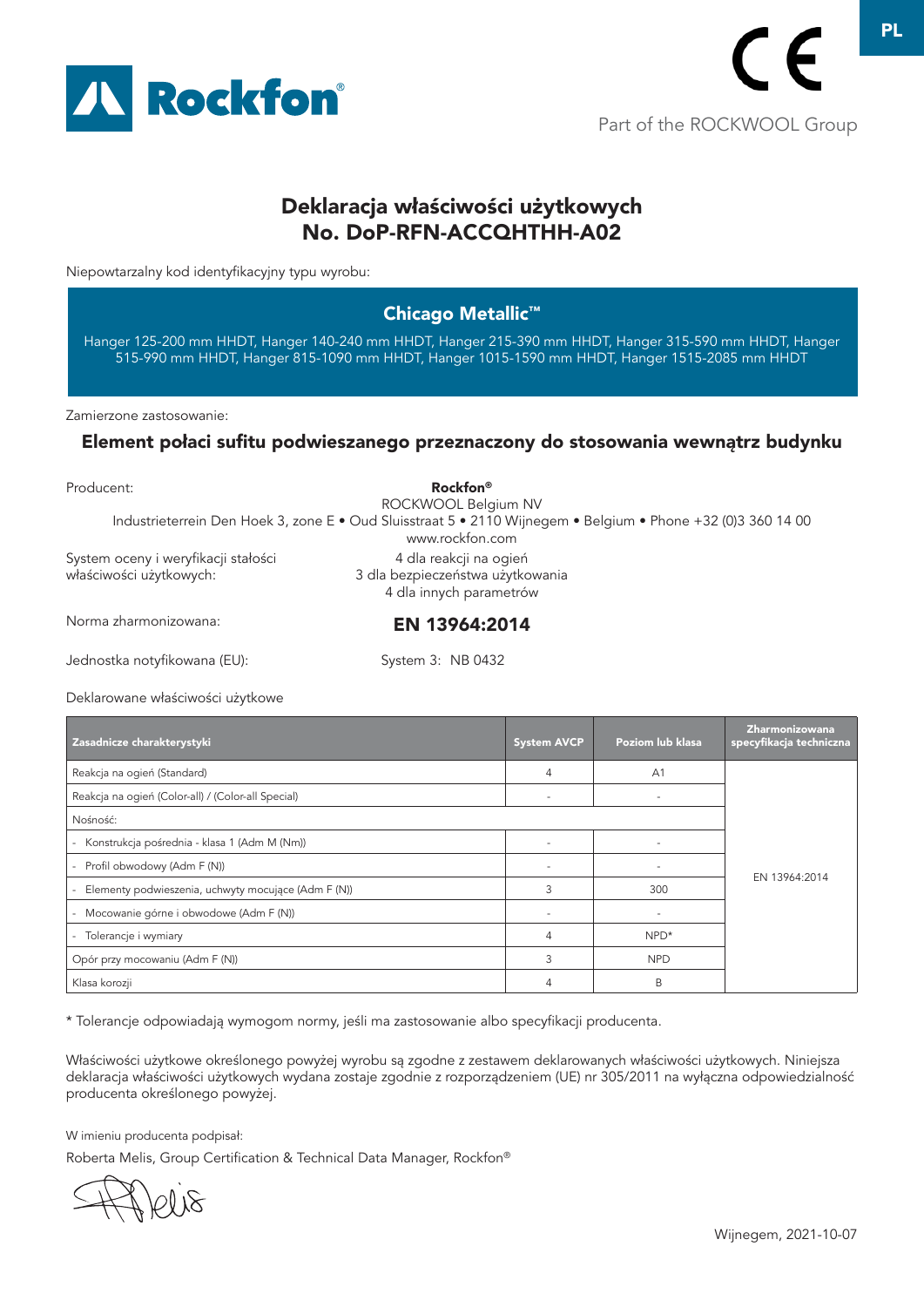

# Prestandadeklaration No. DoP-RFN-ACCQHTHH-A02

Produkttypens unika identifikationskod:

### Chicago Metallic™

Hanger 125-200 mm HHDT, Hanger 140-240 mm HHDT, Hanger 215-390 mm HHDT, Hanger 315-590 mm HHDT, Hanger 515-990 mm HHDT, Hanger 815-1090 mm HHDT, Hanger 1015-1590 mm HHDT, Hanger 1515-2085 mm HHDT

Avsedd användning/avsedda användningar:

#### Komponent för nedpendlat bärverk

| Tillverkare:                                                   | Rockfon <sup>®</sup>                                                                                                                                   |  |
|----------------------------------------------------------------|--------------------------------------------------------------------------------------------------------------------------------------------------------|--|
|                                                                | ROCKWOOL Belgium NV<br>Industrieterrein Den Hoek 3, zone E · Oud Sluisstraat 5 · 2110 Wijnegem · Belgium · Phone +32 (0)3 360 14 00<br>www.rockfon.com |  |
| System för bedömning och<br>fortlöpande kontroll av prestanda: | 4 för reaktion vid brandpåverkan<br>3 för säkerhet vid användning<br>4 för andra parametrar                                                            |  |
| Harmoniserad standard:                                         | EN 13964:2014                                                                                                                                          |  |
| Anmält organ (EU):                                             | System 3: NB 0432                                                                                                                                      |  |

Angiven prestanda:

| Väsentliga egenskaper                                        | <b>AVCP System</b>       | Prestanda                | <b>Harmoniserad</b><br>teknisk specifikation |
|--------------------------------------------------------------|--------------------------|--------------------------|----------------------------------------------|
| Reaktion vid brandpåverkan (Standard)                        | 4                        | A <sub>1</sub>           |                                              |
| Reaktion vid brandpåverkan (Color-all) / (Color-all Special) | $\overline{\phantom{a}}$ |                          |                                              |
| Bärförmåga (lastbärande förmåga):                            |                          |                          |                                              |
| Substruktur klass 1 (Adm M (Nm))<br>$\overline{\phantom{0}}$ | ٠                        |                          |                                              |
| Vägglist (Adm F (N))                                         |                          |                          |                                              |
| Upphängningskomponenter och fästelement (Adm F (N))          | 3                        | 300                      | EN 13964:2014                                |
| Övre infästning och infästning av vägglist (Adm F (N))       |                          | $\overline{\phantom{a}}$ |                                              |
| Toleranser och dimensioner                                   | 4                        | $NPD*$                   |                                              |
| Fixeringsmotståndskraft (Adm F (N))                          | 3                        | <b>NPD</b>               |                                              |
| Beständighet                                                 | 4                        | B                        |                                              |

\* Toleranser uppfyller antingen produktstandarden, om tillämplig, eller producentens specifikationer.

Prestandan för ovanstående produkt överensstämmer med den angivna prestandan. Denna prestandadeklaration har utfärdats i enlighet med förordning (EU) nr 305/2011 på eget ansvar av den tillverkare som anges ovan.

Undertecknad på tillverkarens vägnar av:

10 IS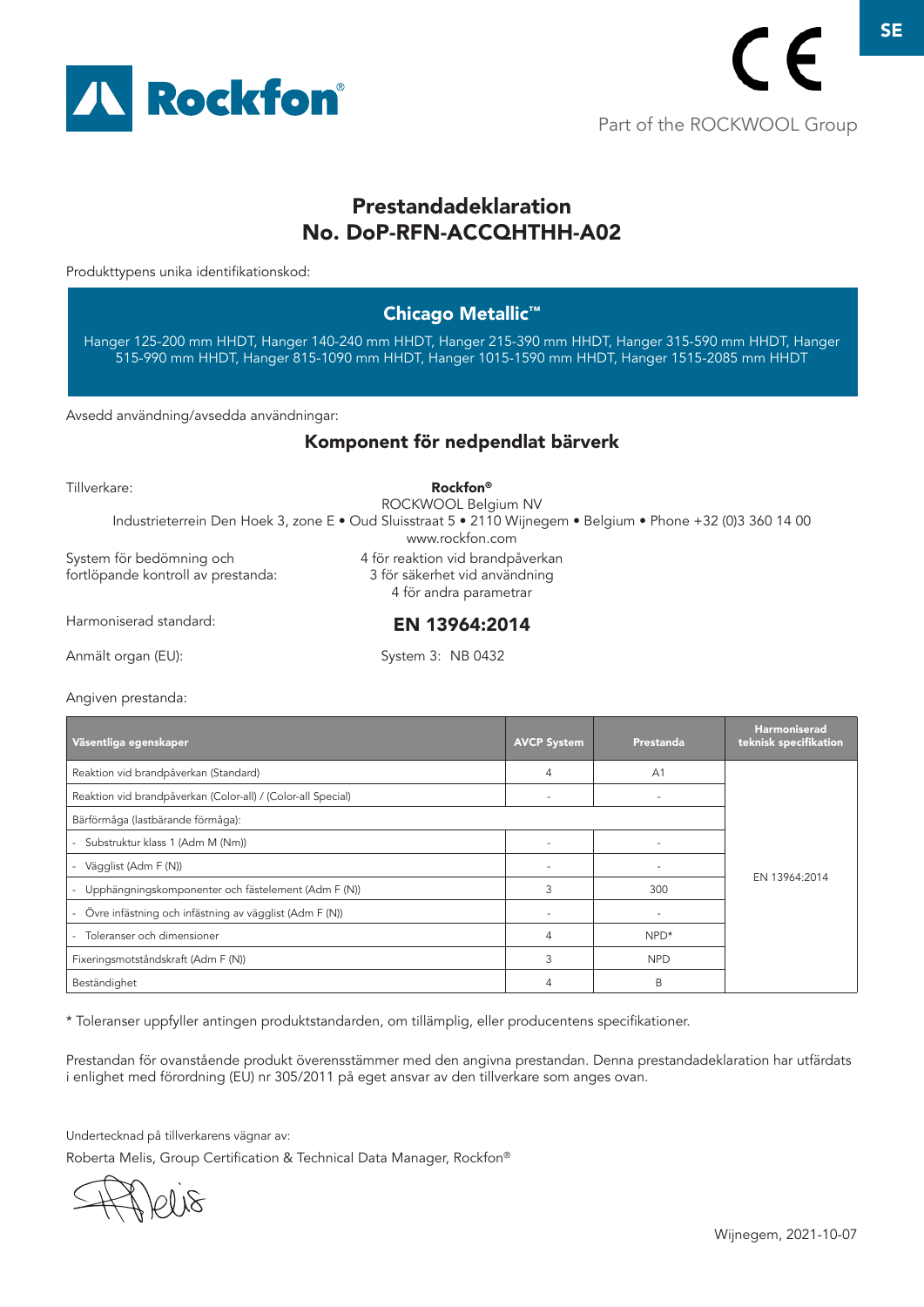

# Prehlásenie o vlastnostiach No. DoP-RFN-ACCQHTHH-A02

Jedinečný identifikačný kód typu výrobku:

### Chicago Metallic™

Hanger 125-200 mm HHDT, Hanger 140-240 mm HHDT, Hanger 215-390 mm HHDT, Hanger 315-590 mm HHDT, Hanger 515-990 mm HHDT, Hanger 815-1090 mm HHDT, Hanger 1015-1590 mm HHDT, Hanger 1515-2085 mm HHDT

Zamýšľané použitie/použitia:

### Časť podpornej konštrukcie zaveseného podhľadu pre vnútorné použitie v budovách

| Výrobca:<br>Industrieterrein Den Hoek 3, zone E · Oud Sluisstraat 5 · 2110 Wijnegem · Belgium · Phone +32 (0)3 360 14 00 | Rockfon®<br>ROCKWOOL Belgium NV<br>www.rockfon.com                                |                    |            |                                  |
|--------------------------------------------------------------------------------------------------------------------------|-----------------------------------------------------------------------------------|--------------------|------------|----------------------------------|
| Systém(-y) posudzovania a<br>overovania nemennosti parametrov:                                                           | 4 pre reakciu na oheň<br>3 pre bezpečnosť pri použitie<br>4 pre d'alšie parametre |                    |            |                                  |
| Harmonizovaná norma:                                                                                                     | EN 13964:2014                                                                     |                    |            |                                  |
| Notifikovaný(-é)<br>subjekt(-y) (EU):                                                                                    | systém 3: NB 0432                                                                 |                    |            |                                  |
| Deklarované parametre:                                                                                                   |                                                                                   |                    |            |                                  |
| Základné technické parametre                                                                                             |                                                                                   | <b>Systém AVCP</b> | Vlastnosti | Harmonizovaná<br>technická norma |

| Základné technické parametre                       | <b>Systém AVCP</b> | <b>Vlastnosti</b>        | TERRITORIZOVEREI<br>technická norma |
|----------------------------------------------------|--------------------|--------------------------|-------------------------------------|
| Trieda reakcie na oheň (Standard)                  | 4                  | A <sub>1</sub>           |                                     |
| Reakcia na oheň (Color-all) / (Color-all Special)  |                    |                          |                                     |
| Záťažová kapacita:                                 |                    |                          |                                     |
| Spodná trieda 1 (Adm M (Nm))                       |                    |                          |                                     |
| - Obvodová lišta (Adm F (N))                       |                    |                          |                                     |
| - Závesné a upevňovacie komponenty (Adm F (N))     | 3                  | 300                      | EN 13964:2014                       |
| - Horné upevnenie a obvodové upevnenie (Adm F (N)) |                    | $\overline{\phantom{a}}$ |                                     |
| - Tolerancia a rozmerovosť                         |                    | $NPD*$                   |                                     |
| Odolnosť v miestach upevnenia (Adm F (N))          | 3                  | <b>NPD</b>               |                                     |
| Odolnosť                                           |                    | B                        |                                     |

\*Toleranciu splňuje buď ako štandartný produkt, pokiaľ je to vhodné, alebo podľa špecifikáce výrobcu.

Uvedené parametre výrobku sú v zhode so súborom deklarovaných parametrov. Toto vyhlásenie o parametroch sa v súlade s nariadením (EÚ) č. 305/2011 vydáva na výhradnú zodpovednosť uvedeného výrobcu.

Podpísal(-a) za a v mene výrobcu:

1018